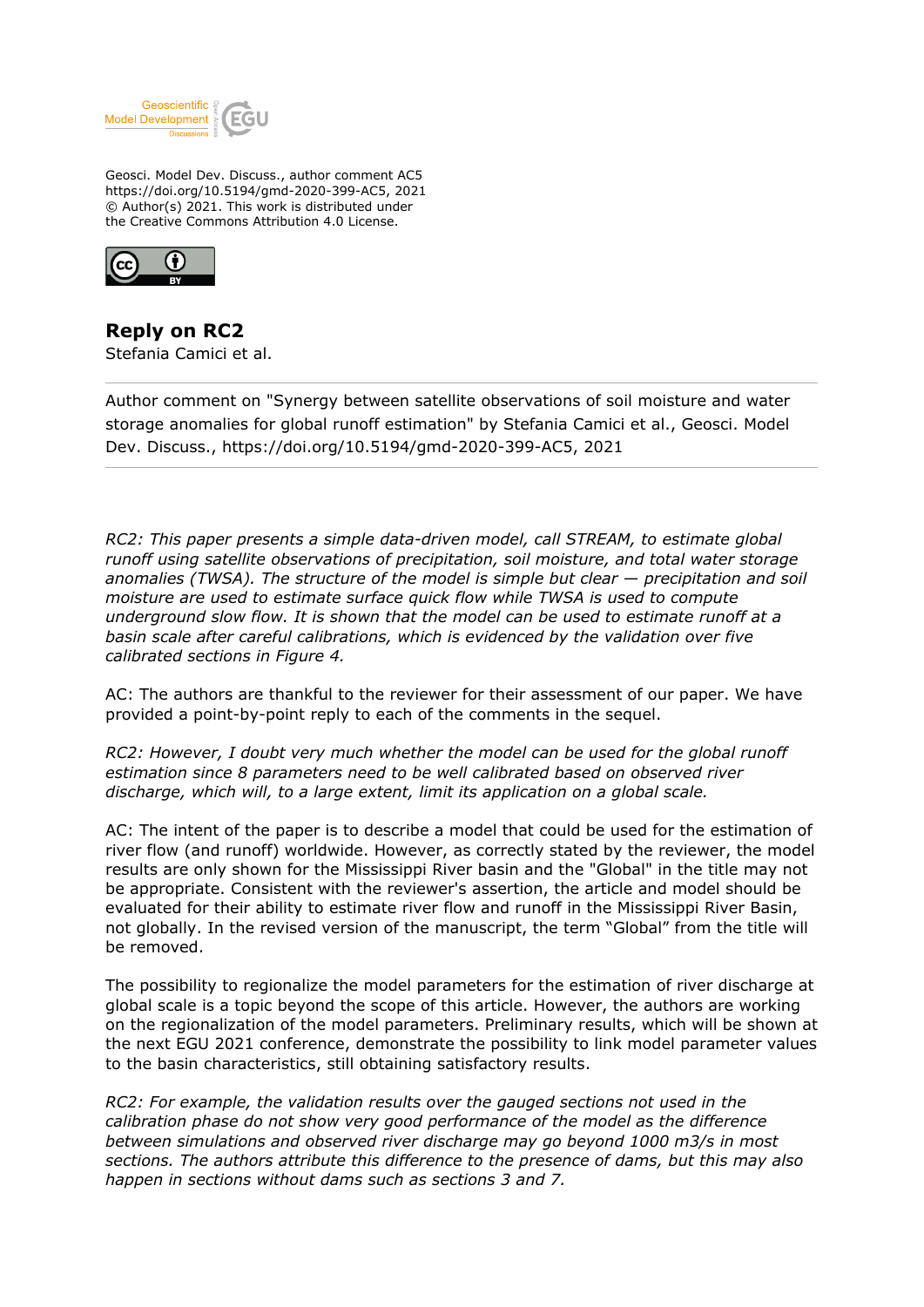AC: As any hydrological model calibrated against observed data, it is expected that the best performances of STREAM model can be obtained over the calibrated gauging sections whereas the performances will decrease over the gauging sections not used for the calibration. However, gauging section 3 and section 7 cannot be taken as reference to understand if the STREAM model is suitable for reproducing river discharge over not calibrated sections as they are affected by local characteristics (section 7 is located over the Rock river (near Joslin), a tributary of Mississippi river) and by the presence of an important dam (section 3).

Moreover, we underline that a decrease in the model performance is obtained for all hydrological models. We are preparing a second paper showing the comparison between STREAM and other global hydrological model performances, and STREAM model is working similarly (and even better) than other models (much more complex and with a much larger number of parameters). Preliminary results have been shown at EGU conference in 2020 (https://doi.org/10.5194/egusphere-egu2020-13718).

*RC2: On the other hand, this paper highlights the use of three satellite observations of precipitation, soil moisture, and TWSA. However, these three components are highly correlated with each other. For example, soil moisture can be used to estimate rainfall through the SM2RAIN algorithm [1]. Another example is that, on a regional scale, TWSA is very synchronous with soil moisture [2]. Accordingly, the synergy between precipitation, soil moisture, and TWSA, to me, shall be very limited.*

AC: The reviewer is right that precipitation, soil moisture and TWSA are in some way correlated but this does not represent a problem for our approach. The proposed STREAM model is a conceptual hydrological model where the inputs contribute to the different runoff components according to specific laws. Specifically, soil moisture and precipitation contribute to the quick component of runoff (daily time scale) while TWSA contributes to the slow component (monthly scale). The differences in the temporal (and spatial) scale of the input data allow us to use the different input consistently and to optimize their synergy for runoff estimation.

Likely, the misunderstanding could have been generated as in the text the STREAM model is defined as a "data-driven model" to indicate that the model is mainly based on the contribution of the input data rather than of complex equations and processes.

*RC2: For these reasons, I suggest rejecting this paper as is.*

AC: We hope that with these new explanations the reviewer might reconsider their decision.

*RC2: [1] Luca Brocca et al (2015). Rainfall estimation from in situ soil moisture observations at several sites in Europe: an evaluation of the SM2RAIN algorithm. HESS. [2] A Geruo et al (2017). Satellite-observed changes in vegetation sensitivities to surface soil moisture and total water storage variations since the 2011 Texas drought. ERL.*

## *Minor comments:*

- *As the experiments are only conducted over the Mississippi river basin, the word "GLOBAL" used in the title may not be suitable.*
- *In line 122, please add necessary references regarding SMAP and GPM.*
- *Please add some necessary references to Eqs. 1 and 4.*
- *The statements in lines 295-296 are slightly in conflict with the statements in lines 306-308. As I know, TWSA can partly include information on soil moisture.*
- *In line 303, what are the ranges of beta and m values?*
- *In line 344, the meaning of the Horton-Strahler order is not clear.*